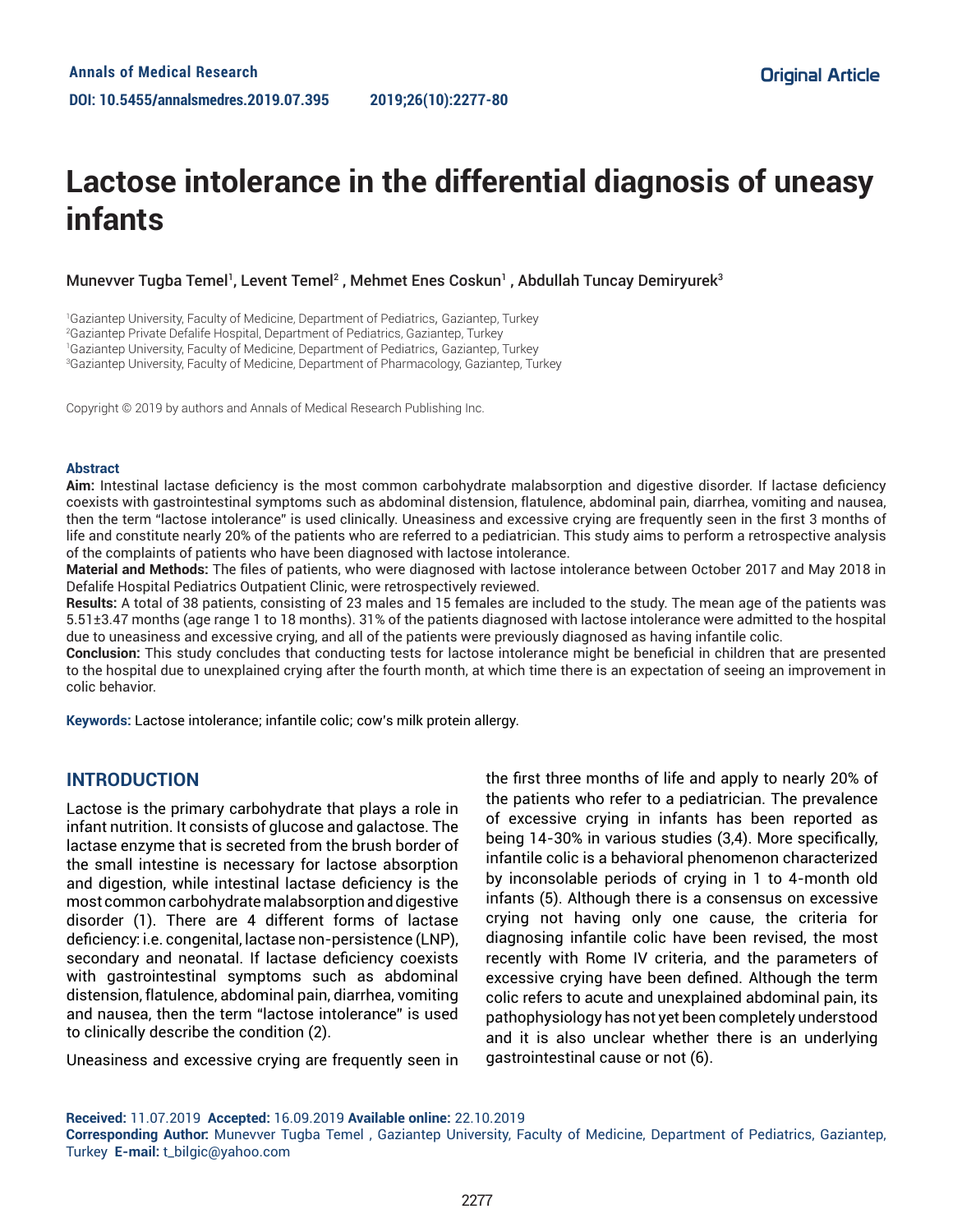This study retrospectively analyzes the complaints of patients who were diagnosed, at admission, with lactose intolerance due to LNP. They were then followed and treated in the general pediatrics outpatient clinic of our hospital.

#### **MATERIAL and METHODS**

We retrospectively evaluated the records of the patients who were diagnosed with lactose intolerance due to LNP between October 2017 and May 2018 at Defalife Hospital Pediatrics Outpatient Clinic. For the diagnosis of lactose intolerance, in addition to typical clinical complaints such as abdominal distension, flatulence, abdominal pain, diarrhea, vomiting and nausea, infants with feces of pH≤5.5 and reducing substance +2 and higher, and infants who exhibit improvement with lactase and/or lactose free formula over 4-6 weeks, as well as patients who do not have a history of upper or lower respiratory tract infection, were demographically verified. All of the patients were routinely tested for milk and egg-specific immunoglobulins, fecal occult blood and immunoglobulin E (IgE), as part of differential diagnosis of a cow's milk protein allergy. Regardless of the laboratory results patients with multiple system involvement such as gastrointestinal, skin and respiratory, who did not respond to lactose free and/or lactase treatment and the patients with severe atopic dermatitis, anemia, hypoproteinemia and growth hesitation were referred to another center for provocation tests for cow's milk allergy, celiac disease and non-celiac gluten sensitivity. Feces pH and reducing substances were studied manually. Merck 109535 pH-indicator strips were used for feces Ph and GBL Benedict's tests were used for reducing substances. The newborns and the patients who have a history of premature birth and chronic disease were excluded. Patients' characteristics including age, gender, birth weight, type of feeding, previous diagnosis, physical examinations and some laboratory results were reviewed for all patients. Among the forty six patients who fulfilled the criteria, six patients were excluded due to the fact that their complaints developed after rotavirus infection. Two other patients were excluded due to preterm birth of thirty four weeks.

### **RESULTS**

The demographic characteristics and some laboratory results of the patients included in the study are provided in Table 1. The study included a total of 38 patients: 15 females and 23 males. The mean ages of the patients was 5.51±3.47 months (age range 1 to 18 months). Weight, height and head circumference values of our patients at the time of diagnosis are given in Table 1 together with standardized body mass indexes. Specific immunoglobulins (milk, egg) were all negative and none of the patients had positive results for fecal occult blood. The mean IgE was found to be 8.43±7.52 kU/l. The mean values of hemoglobin and eosinophils are 11.51±1.62 g/dl, 2.86±2.78 x 103/mm3 respectively. None of our patients

|                                                                 | <b>Children with lactose</b><br>intolerance (n=38) |  |
|-----------------------------------------------------------------|----------------------------------------------------|--|
| <b>Gestational age (months)</b>                                 | $5.51 \pm 3.47$                                    |  |
| Gender                                                          |                                                    |  |
| Male $(n %)$                                                    | 23(60.5)                                           |  |
| Female (n %)                                                    | 15(39.5)                                           |  |
| Birth weight (total, g)                                         | 3108.82±399.49                                     |  |
| Weight (kg)                                                     | $7.37 + 2.04$                                      |  |
| <b>Weight SDS</b>                                               | $-0.27 \pm 1.03$                                   |  |
| Height (cm)                                                     | 66.39±7.35                                         |  |
| <b>Height SDS</b>                                               | $-0.18 + 1.23$                                     |  |
| <b>Head circumference (cm)</b>                                  | 42.65±2.20                                         |  |
| <b>Head circumference SDS</b>                                   | $-0.57\pm0.93$                                     |  |
| <b>BMI SDS</b>                                                  | $-0.22 \pm 1.42$                                   |  |
| Hemoglobin (g/dl)                                               | $11.51 \pm 1.62$                                   |  |
| Eosinophils (x 103/mm3)                                         | $2.86 \pm 2.78$                                    |  |
| <b>Feces pH</b>                                                 | $5.39 \pm 0.21$                                    |  |
| IgE (kU/l)                                                      | $8.43 \pm 7.52$                                    |  |
| Serum albumin (g/dl)                                            | $4.15 \pm 0.25$                                    |  |
| Feeding type (n)                                                |                                                    |  |
| -breast-fed                                                     |                                                    |  |
| -partially breast-fed                                           | 26                                                 |  |
| -formula-fed                                                    | $12 \overline{ }$                                  |  |
| <b>Physical examination (n)</b>                                 |                                                    |  |
| -atopic dermatitis                                              | 9                                                  |  |
| -rash                                                           | g                                                  |  |
| -abdominal distention                                           | 6                                                  |  |
| Previous diagnosis (n)                                          |                                                    |  |
| -infantile colic                                                | 18                                                 |  |
| -food allergy                                                   | 4                                                  |  |
| -cow's milk protein allergy                                     | $\mathfrak{p}$                                     |  |
| Data show mean±SD values, BMI SDS, standardised body mass index |                                                    |  |

**Table 1. Demographical and clinical characteristics of children with** 

**lactose intolerance** 

**Table 2. Complaints of lactose intolerance patients upon admission to the hospital** 

| <b>Complaints upon admission to the hospital</b> | Number (%) |
|--------------------------------------------------|------------|
| <b>Uneasiness, inconsolable crying</b>           | 12(31%)    |
| Rashes on the face and body                      | 9(23%)     |
| Non-healing rash, loose stool                    | 9(23%)     |
| <b>Refusal to eat, vomiting</b>                  | 8(21%)     |

had eosinophilia and none of them was exclusively breastfed. All of them are partially breastfed or formula fed. Nine patients had atopic dermatitis, 9 patients had rash, and 6 patients had abdominal distention at the time of diagnosis, according to their physical examination. All patients with complaint of uneasiness were previously diagnosed infantile colic. When we classify the patients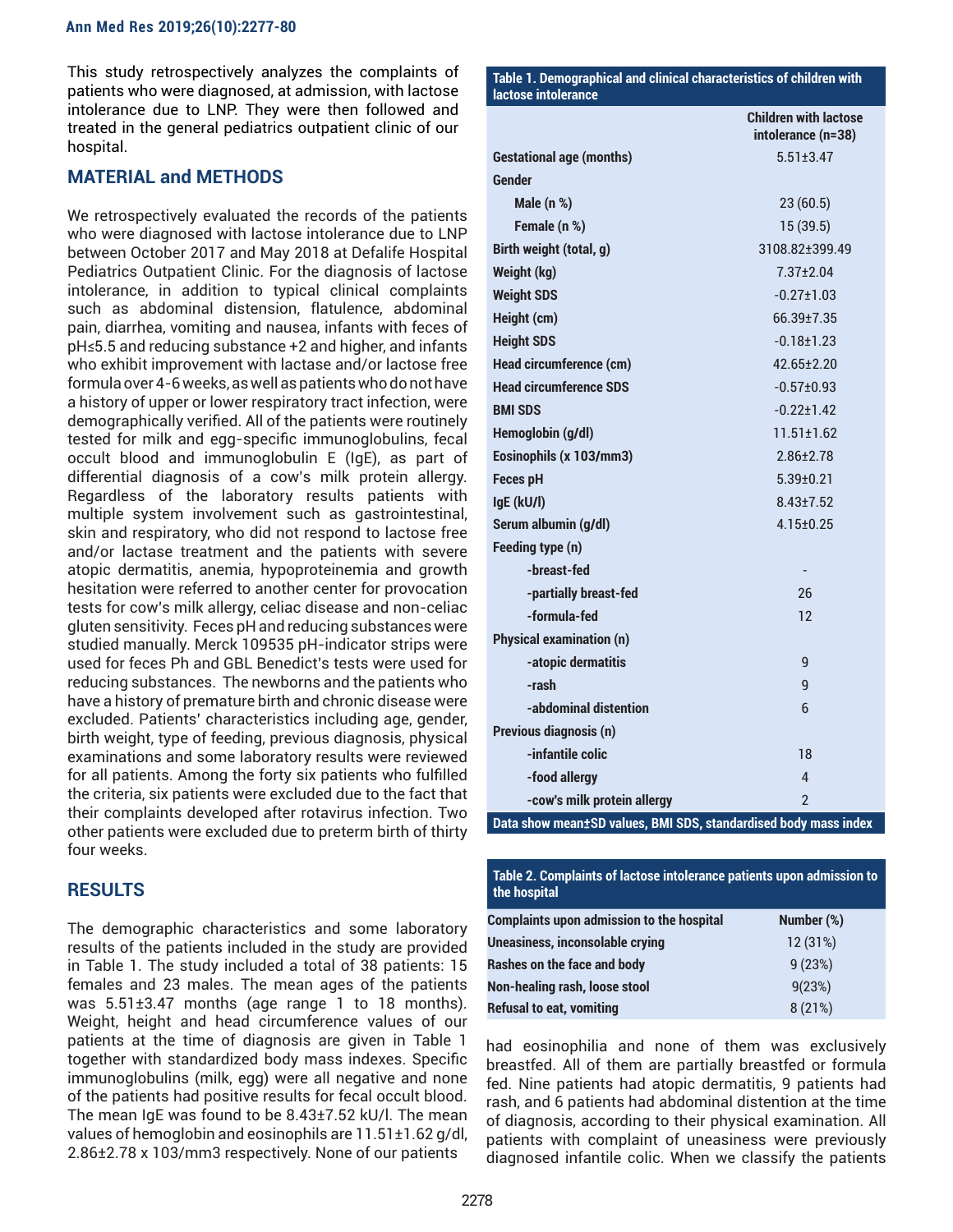according to their complaints at the time of diagnosis; the most common complaint was uneasiness and excessive crying with 31%. The least complaint was refusal to eat and vomiting. The other complaints are; non-healing rash, loose stool and rashes on the face and body. Table 2 shows the list of the complaints of the patients. After treatment our patients were followed up for 4 months and their symptoms did nor recur

## **DISCUSSION**

Nearly 70% of the population of the world suffers from lactose intolerance. Since this presentation is associated with the gradual decrease in genetically programmed lactase expression when the mother is no longer able to breastfeed, it is known as LNP or hypolactasia (7,8). The age of symptom onset and prevalence vary depending on ethnicity and the dietary habits of a community. While the prevalence of lactose intolerance due to LNP in North European countries, which have high dairy product consumption, is 2-5%, it is 17% in Finland and Northern France, 50% in South America and Africa, and 90-100% in Southeast Asia (9). Although it can be said that Caucasian children younger than 5 years of age with lactose intolerance due to LNP are asymptomatic with a higher clinical tolerance, it has also been reported that the condition can be seen in younger patients in communities with a high prevalence of the disease (10-12). In studies conducted at the molecular level, it has been demonstrated that lactase activity started to decline around one year of age in Thai children, whereas the activity declined between the ages of 10 to mid-20s in Finnish children (13-14). It has been shown in previous studies that lactase expression in enterocytes is at the maximum level in the first months of life and then declines following the transition to supplementary food and weaning (15,16). It is for that reason that patients who were one year old and younger were included in the study. In Turkey, the rate of babies who are only given breast milk in the first 6 months is 2.4% (17). None of the patients in this study were only given breast milk, but they were being given formula or supplementary food.

In order to exclude cow's milk protein allergy (CMPA), which is clinically similar and should definitely be ruled out with a differential diagnosis in the infantile period, a detailed medical history was obtained from all of our patients. They were also tested for milk and egg-specific immunoglobulin, IgE, and fecal occult blood. Our patients did not have any signs that supported the presence of CMPA. CMPA progresses with more severe and systemic signs and, contrary to the common opinion, lactose can be tolerated in this disease (18). Our patients exhibited a dramatic clinical response to weaning from lactose or the use of lactase.

In the diagnosis of lactose intolerance, the hydrogen breath test is the least invasive and the most helpful test, although it is not very practical (19,20). In the presence of a clinical suspicion, complaints that are aggravated upon adding lactose to the diet, or that show a response to 2-weeks of lactose free diet, are also diagnostic (21). In order to diagnose our patients, we also considered the presence of a response to 4-6 weeks of lactose free diet and evaluated a reducing substance in the feces and feces pH. These are indirect markers of lactose malabsorption in patients under the age of two. Since reducing substance positivity to 0.25% is considered normal, patients with 0.50% and higher (+2 and higher) were selected for reducing substance positivity (22,23).

A total of 23% of the patients exhibited atopic dermatitis in their physical examination. Although conducted studies have shown that nearly 50% of children with CMPA have atopic dermatitis, the existence of atopic dermatitis alone is insufficient to make a reliable CMPA diagnosis (24). In accord with our study, Rudzeviciene et al. (25) have shown that 40.9% of children with atopic dermatitis exhibit lactose malabsorption.

The mean age of diagnosis was 5.51±3.47 in our patients. A total of 31% of the children were brought to the hospital due to uneasiness and excessive crying. These patients had been previously diagnosed with infantile colic due to excessive crying. However, the mean age of diagnosis partly ruled out infantile colic as it is generally self-limiting to around 4 months. Although infantile colic can be seen up to 6 months, its self-limiting etiopathogenesis in the first 4 months is an unknown phenomenon (26). Stahlberg et al. (27) have shown that lactase does not have an effect on the duration and symptoms of infantile colic. Similarly, Miller et al. (28) have shown that the use of lactase is ineffective in the treatment of colic. Although there are studies that show the opposite, lactase is not recommended in colic treatment (2,29). In our study, parents indicated that the uneasiness and excessive crying of their children showed improvement following treatment. Refusal to eat, vomiting, diarrhea, nausea, and non-healing rashes are the clinical signs expected with lactose intolerance, and some of our patients also exhibited these complaints.

### **CONCLUSION**

Our study has some limitations. Since our study is retrospective genetic studies could not be performed for definitive diagnosis. In addition, patients who were referred to another hospital for milk provocation test could not be followed up. Consequently, babies can exhibit a partial malabsorption of the carbohydrate contained within breast milk or baby formula in the first year of their life. This physiological malabsorption, which stems from a deficiency due to slow enzyme maturation, can lead to colic in infants. During the 3rd month, when enzyme deficiency improves, clinically matches the month when infantile colic also subside (30). It is therefore concluded that performing tests for lactose intolerance due to LNP